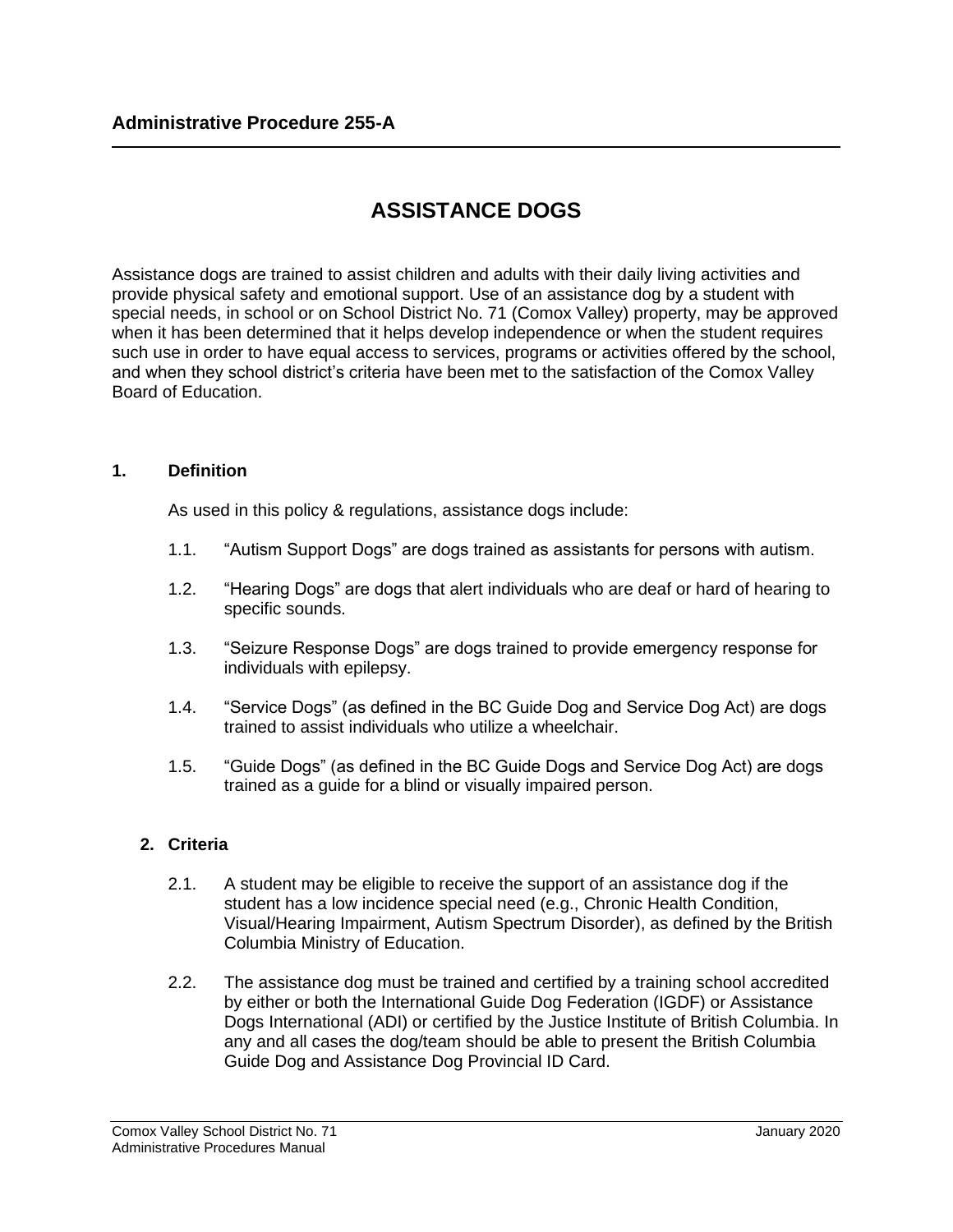2.3. The introduction of the assistance dog to the school community must not create barriers to other students' learning.

# **3. Application**

Prior to the admittance of an "Assistance Dog" to the school, parents must:

- 3.1. Provide a letter to the school district requesting assistance dog admittance. The letter must outline the benefits of having an assistance dog attend school with their child and include their plan for the care and supervision of the assistance dog while at school.
- 3.2. Provide a copy of the letter of recommendation from an appropriate professional confirming the diagnosis of the recognized special need, including a recommendation for the use of an assistance dog.
- 3.3. Provide a Certificate of Training for the assistance dog and the handler from the appropriate agency.
- 3.4. Agree to pay for any additional costs incurred by the school district and/or school related to the assistance dog (e.g., appropriate training for school district staff members, bus and/or classroom modifications).
- 3.5. Arrange for the personal care and physical needs of the assistance dog, including at least one bio-break procedure per day and providing appropriate bedding (e.g., bed or blanket) and water bowl.
- 3.6. Develop an alternative dog handler for instances when the primary dog handler is absent.
- 3.7. Accept responsibility for the actions of the assistance dog by signing a school district release of liability.
- 3.8. Annually, provide the school district with proof of the municipal dog license, proof of annual re-certification from the appropriate agency and proof of up-to-date vaccinations provided by a Doctor of Veterinary Medicine confirming that the assistance dog is in good health.

## **4. School District/School Responsibilities**

- 4.1. Ensure that the use of an assistance dog is consistent with the needs or recommendations of the student's Individual Education Plan (IEP).
	- a) School community (staff and parents minimum) consultation.
	- b) Assessment of all information and decision notification to family.
- 4.2. Arrange a case conference with parents/guardians, the dog handler, classroom teacher(s), appropriate student support staff, a representative from the appropriate agency, the student (when appropriate), other consultants if necessary, and the District Principal of Student Services to discuss: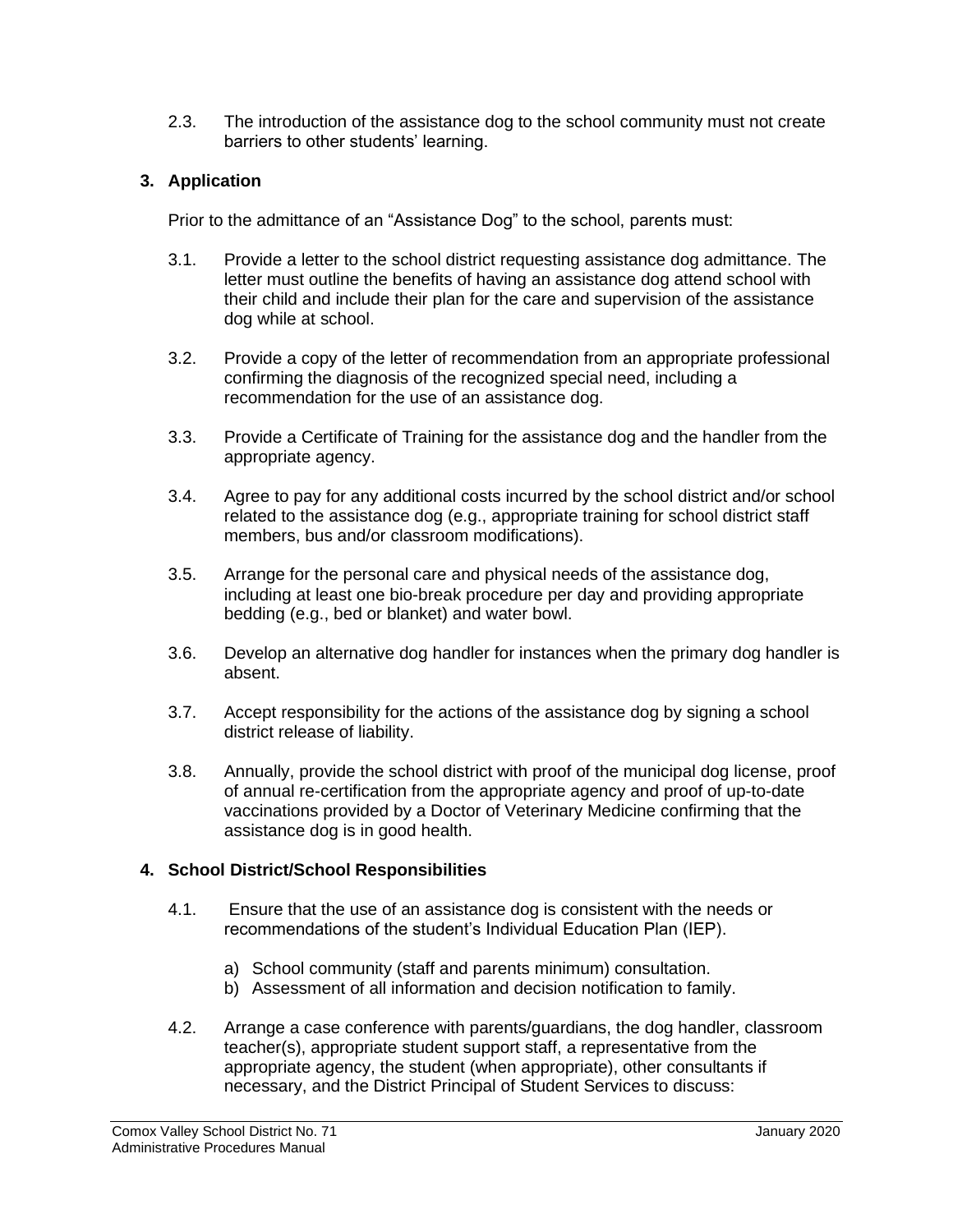- a) The purpose and function of the assistance dog.
- b) The role/duties of the assistance dog handler.
- c) The personal care and physical needs of the assistance dog including:
	- The safest and most environmentally sounds place for the assistance dog to relieve itself.
	- Removal and disposal of animal waste.
	- Provision of a suitable container for waste, and
	- Considerations for seasonal changes and inclement weather.
- d) Classroom considerations such as seating arrangements.
- e) Any necessary changes in routine and procedure and program changes.
- f) Arrangement for the assistance dog to visit the school without students present in order to familiarize it with the school site prior to commencement of services.
- g) A transition plan for the assistance dog and the student.
- h) A timetable for the introduction of the assistance dog to the school and class and for the training of the student's school team (Principal, Teacher(s), Education Assistant(s), etc.)
- i) Rules of conduct around the assistance dog for students, staff and the public; and
- j) Disseminating and regulating such rules.

#### **5. Familiarization within the School Community**

Arrange for demonstrations from the appropriate agency or another certified assistance dog organization for the student body, staff and the community as required to provide education and awareness of assistance dogs in schools.

#### **6. Emergency Procedures**

Revise emergency procedure as required to include the assistance dog, such as evacuations, and notify the fire department regarding the existence of the assistance dog.

#### **7. Removing or Excluding Assistant Dogs from School**

The school district may remove or exclude from school facilities or property any assistance dog for reasons it deems appropriate.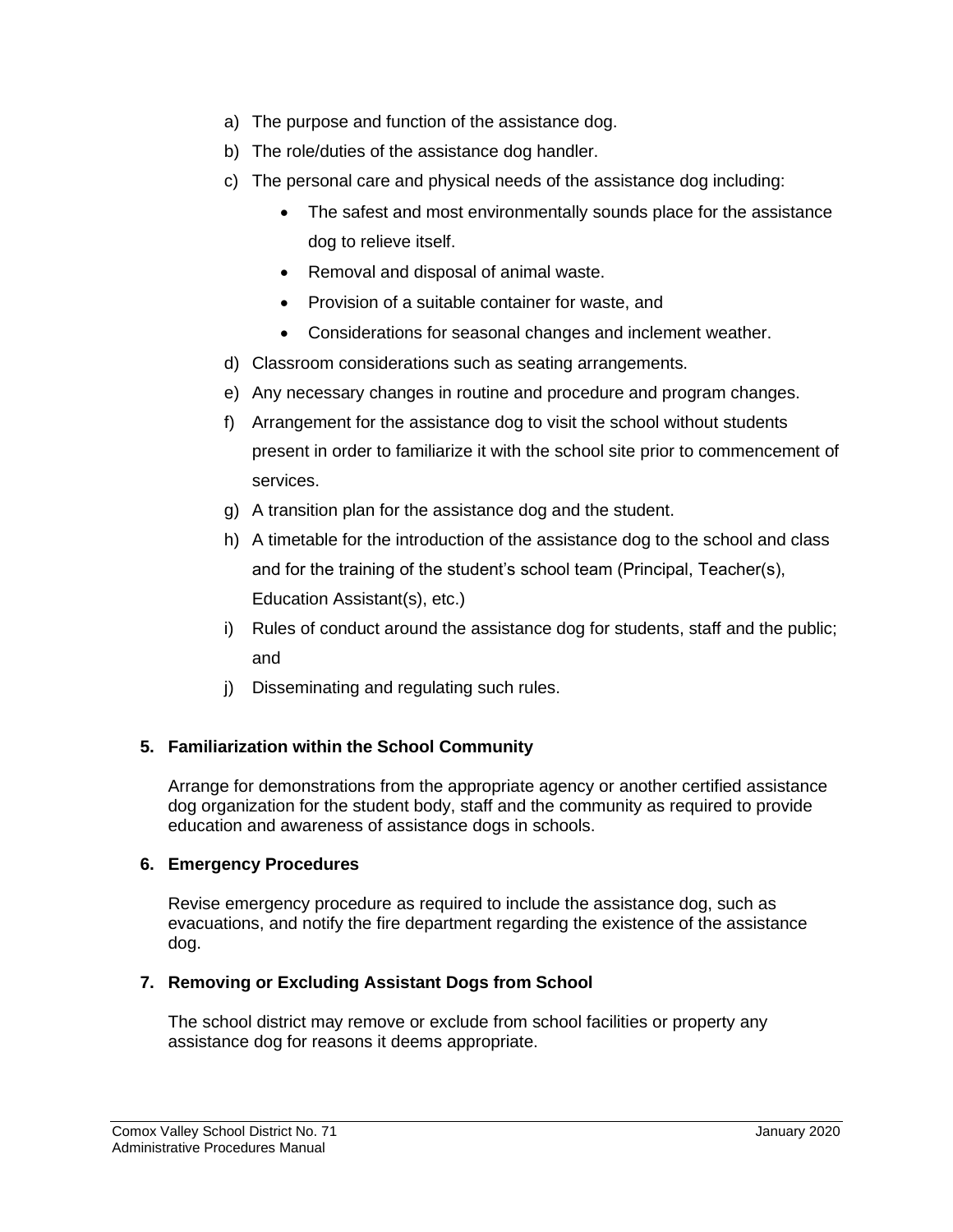- 7.1. The assistance dog poses a direct threat to the health or safety of the employee or student or others at school, causes a significant disruption of school activities or otherwise jeopardizes the safe operation of the school or a school event. Examples of such include, but are not limited to:
	- a) The assistance dog does not urinate or defecate in appropriate/designated locations.
	- b) The assistance dog vocalizes unnecessarily (e.g., barking, growling or whining).
	- c) The assistance dog show aggression towards people or other animals.
	- d) The assistance dog solicits or steals food or other items from the student body or school personnel.
	- e) The assistance dog is unable to perform reliably the service for which it has been approved.
	- f) The assistance dog is not under the full control of the student with the disability or the designated employee.
	- g) The assistance dog is a public health threat as a result of being infested with parasites or having a communicable disease of the skin, mouth or eyes.
	- h) The assistance dog is unclean and unsanitary.
	- i) The assistance dog's presence significantly impairs the learning of students.
	- j) The student, or the student's parents fail to provide or maintain current documentation required by these regulations; and
	- k) The student, or the student's parents fail to abide by any additional conditions of the terms of an Individual Education Plan regarding their assistance dog.

## **8. Transportation of the Assistance Dog**

When approving an assistance dog for a student with a disability at school, the district may need to provide directions for transporting the student and the assistance dog.

- 8.1. Familiarization with Student First
	- a) The driver and, if applicable, the bus assistant should meet with the assistance dog's owner. The owner is responsible for providing information to the driver and bus assistant regarding critical commands needed for daily interaction and emergency/evacuation.
	- b) The assistance dog's owner should provide an orientation to students riding the bus with the assistance dog regarding the dog's functions and how students should interact with the animal; and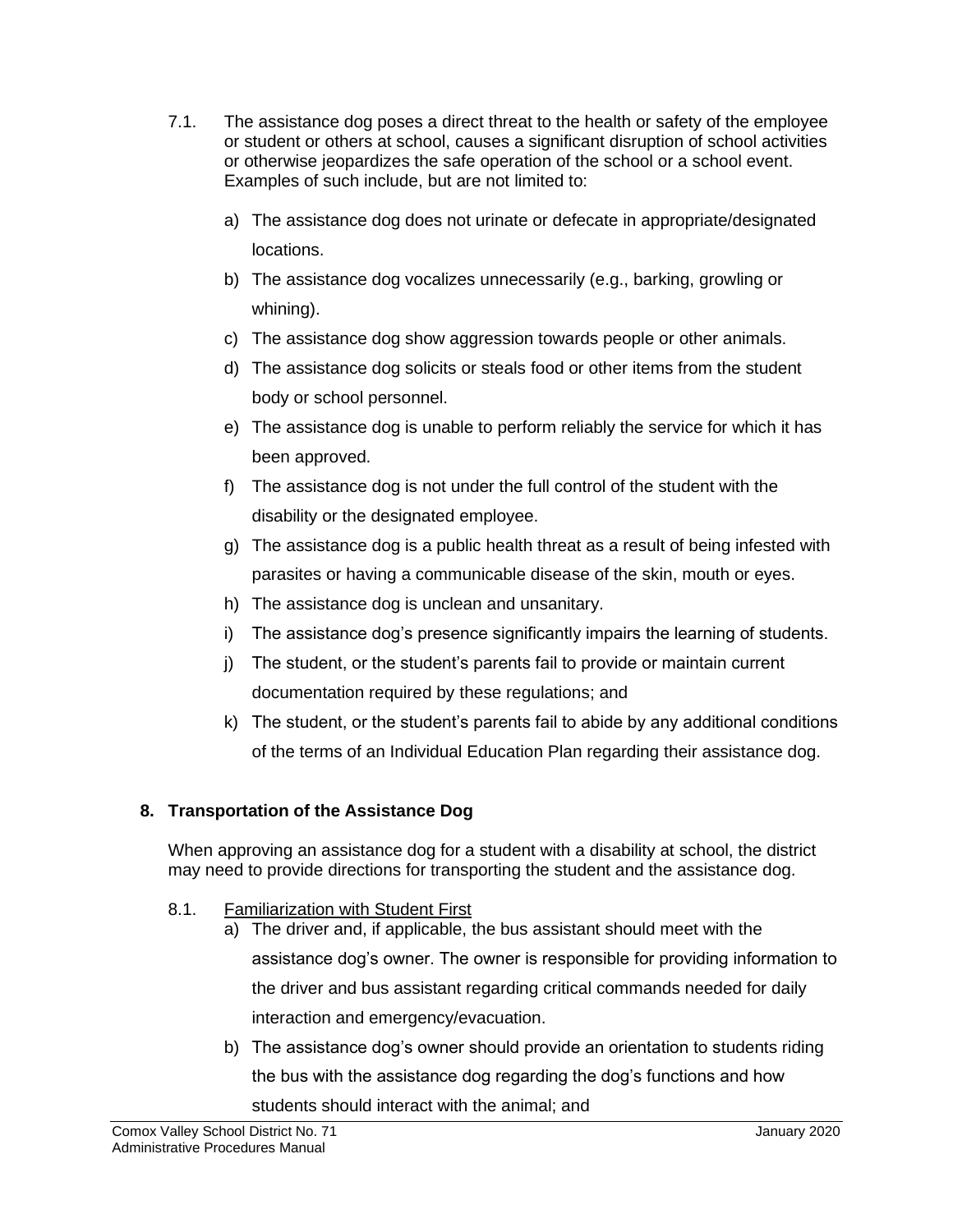c) The assistance dog should practice the bus evacuation drills with the student.

# 8.2. Loading/Unloading

The assistance dog should board the bus by the steps, not on a lift.

#### 8.3. Seating Location

The assistance dog should be positioned on the floor, at the student's feet.

#### 8.4. Cessation of Transportation

- a) Situations that would cause cessation of transportation of the service animal include:
	- i. The assistance dog's behavior proses a direct threat to the health or safety of others.
	- ii. The assistance dog urinates or defecates on the bus.
	- iii. The assistance dog does not remain in the designated area.
- b) If transportation is suspended due to any of the above reasons, transportation may be reinstated after additional training or medical issues are resolved. Parents should be informed of these consequences prior to the first day of transportation.
- c) Although transportation may be suspended for the assistance dog, the school district maintains the responsibility of transporting the student.

## **9. Restrictions for Assistance Dog**

The school district imposes some restrictions on assistance dogs for safety reasons. Assistance dogs may be excluded from or have limited access to certain areas of school facilities or certain programs for safety reasons. Areas or programs that may be considered off-limits for assistance dogs include, but are not limited to:

- 9.1. Laboratories, mechanical rooms, custodial closets, food preparations areas, areas where protective clothing is necessary, areas which have exposed sharp metal cutting or other sharp objects which may pose a threat to the assistance dog's safety, areas with high levels of dust, and areas where there is moving machinery.
- 9.2. The determination to restrict the access of an assistance dog to specific programs or areas of that school facility will be on a case-by-case basis.

## **10. Conflict Resolution**

Employees, students/parents of a student with medical issues that are impacted by dogs (such as respiratory diseases) should contact the school principal if they have a concern about exposure to an assistance dog. The employee, student/parent of a student will be asked to provide medical documentation that identifies the disability and the need for an accommodation. The school principal, in collaboration with the Director of Instruction – Student Support, and if necessary, a representative from the accredited organization,